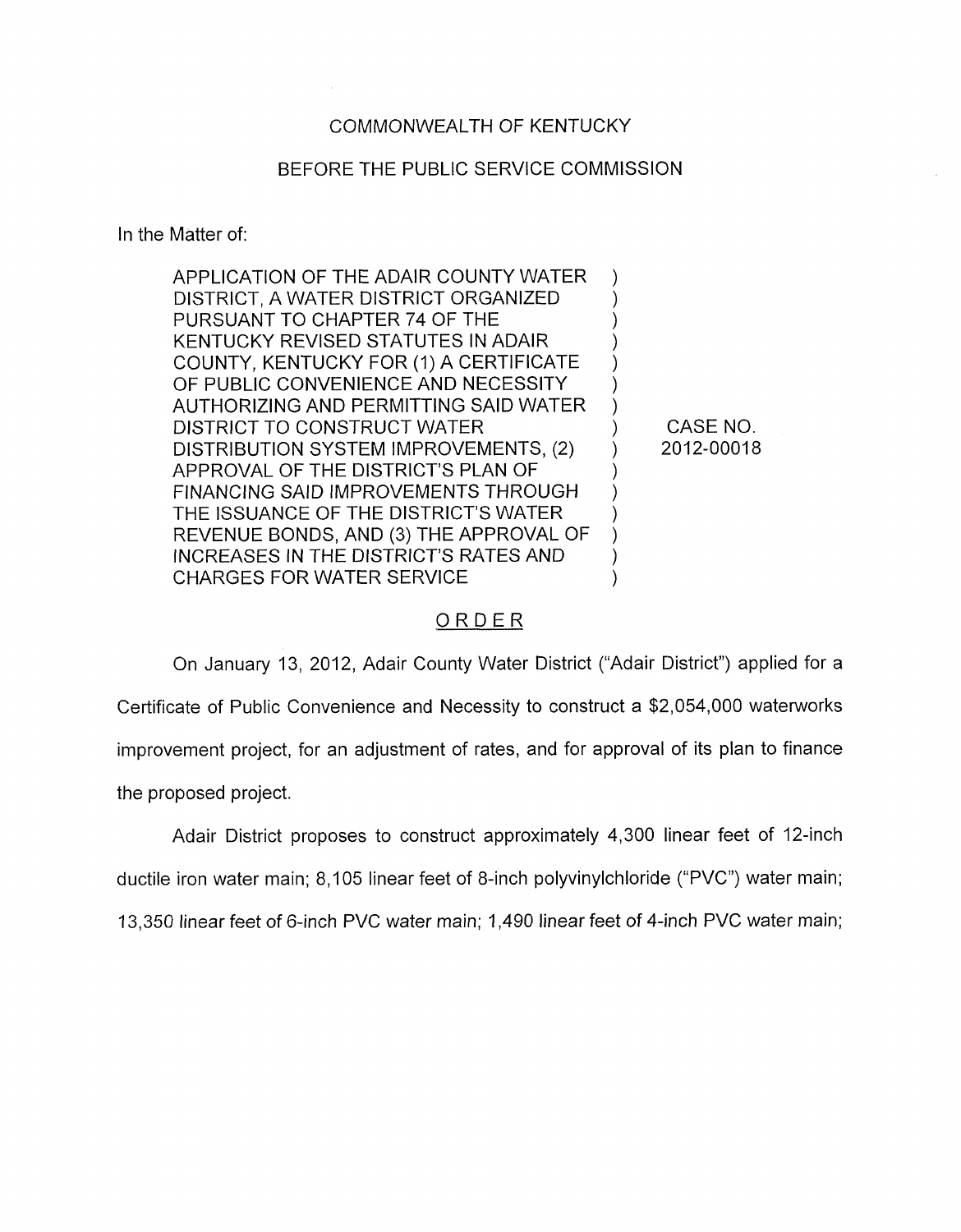and 200 linear feet of 3-inch PVC water main; and related appurtenances.' The total cost of the proposed project, including legal, engineering inspection, and engineering design costs, is \$2,054,000. Adair District states that the proposed project is necessary to replace old and deteriorated water lines in the City of Columbia.

Adair District proposes to finance the proposed construction from the proceeds of the issuance of \$1,459,000 of revenue bonds to Rural Development ("RD"), an agency of the U.S. Department of Agriculture, and a grant of \$595,000 from RD. The proposed bonds will mature over a 40-year period and accrue interest at a rate not to exceed 2.375 percent per annum. Adair District further proposes to increase its rates for water service to finance its increased debt service requirements. Under the proposed rates, a residential customer who uses 5,000 gallons of water monthly will experience an increase of 25.46 percent in his or her monthly bill.

Adair District has submitted its application pursuant to KRS 278.023. Notwithstanding KRS 278.020(1), KRS 278.180, KRS 278.190, and KRS 278.300, KRS 278.023 requires the Commission to accept agreements between water districts and RD regarding construction projects and to issue the necessary orders to implement the terms of such agreements within 30 days of satisfactory completion of the minimum filing requirements.

KRS 278.023 does not grant the Commission any discretionary authority to modify or reject any portion of the agreement between RD and Adair District or to defer

<sup>&</sup>lt;sup>1</sup> Adair District's Preliminary Engineering Report also refers to the construction of a new office facility at an estimated cost of \$300,000. This facility is not addressed in the Final Engineering Report that Adair District submitted with its application. Accordingly, no approval or authorization for the construction of the office facility is contained in this Order.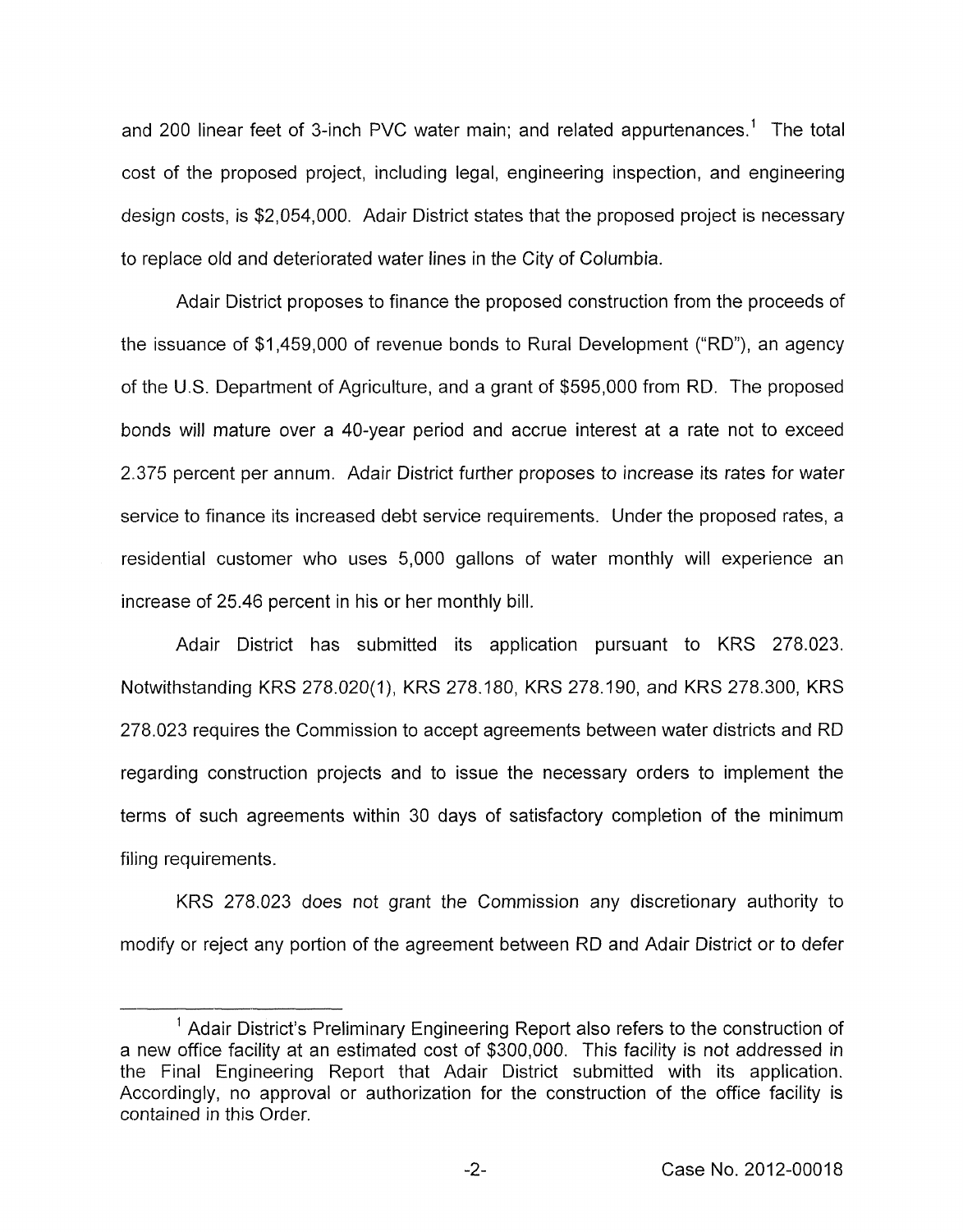the issuance of all necessary orders to implement the terms of that agreement. It further denies the Commission any authority to reject an application when the evidence of record indicates that a water district's proposed facilities will result in the wasteful duplication of facilities or excessive investment or if its proposed rates are unfair, unjust, or unreasonable.

Adair District's application met the minimum filing requirements of KRS 278.023 on January 13, 2012. The Commission, therefore, is not able to review this application using the same standards that are used for applications that are not filed pursuant to KRS 278.023.

IT IS THEREFORE ORDERED that:

I. Adair District is granted a Certificate of Public Convenience and Necessity for the proposed construction project.

2. Adair District's proposed plan of financing is accepted.

3. Adair District is authorized to issue \$1,459,000 of its Water Revenue Bonds, Series of 2012, at an interest rate not exceeding 2.375 percent per annum, maturing over 40 years.

**4.** The proceeds from the proposed bond issuance shall be used only for the purposes specified in Adair District's application.

*5.* Notwithstanding ordering paragraph **4,** if surplus funds remain after the approved construction has been completed, Adair District may use such surplus to construct additional plant facilities if RD approves of the use and the additional construction will not result in a change in Adair District's rates for service. Adair District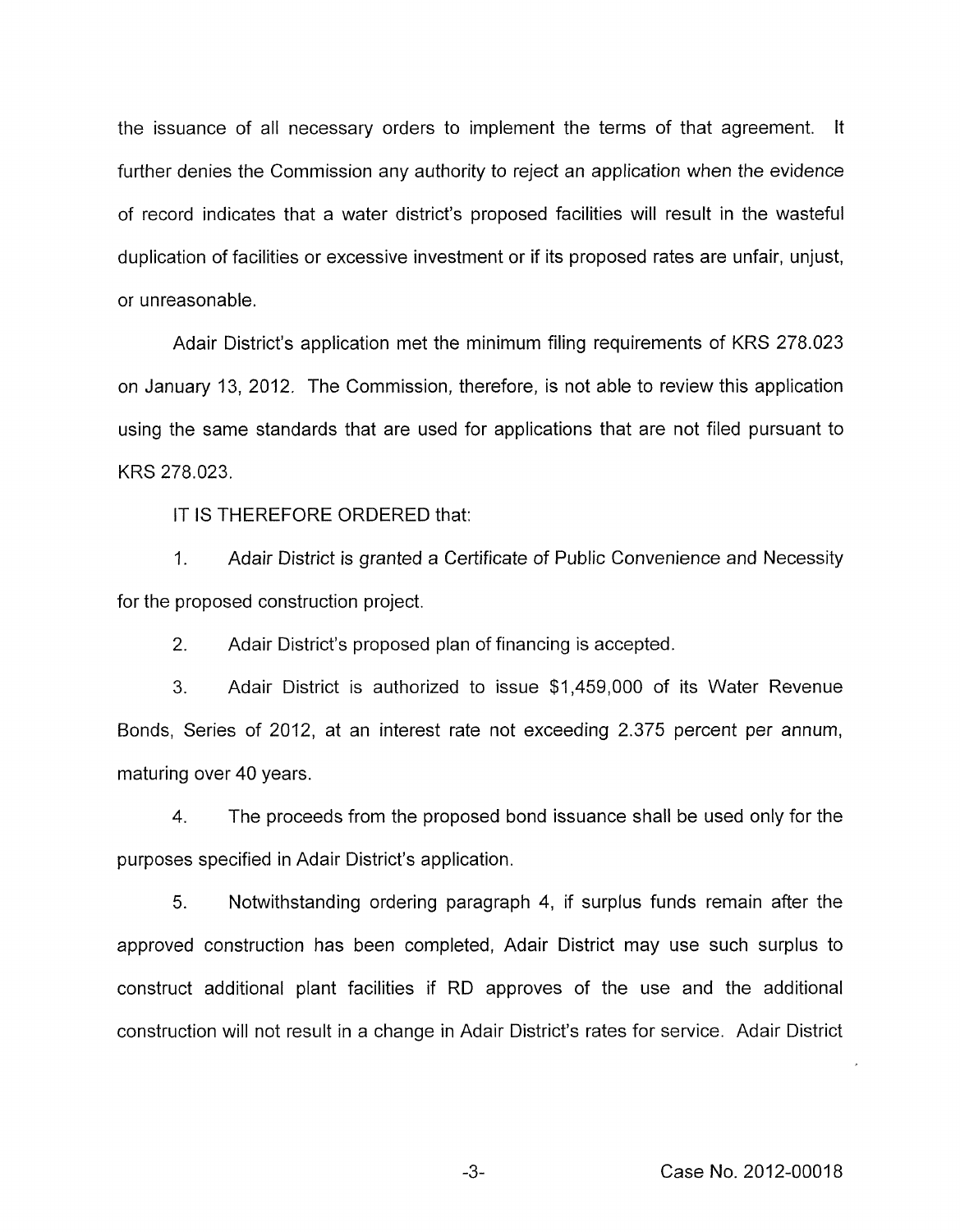shall provide written notice of this additional construction in accordance with 807 KAR 5:069, Section 3.

6. Adair District shall file a copy of the "as-built" drawings and a certified statement from the engineer that the construction has been satisfactorily completed in accordance with the contract plans and specifications within 60 days of substantial completion of the construction certified herein.

7. Adair District shall require the construction to be inspected under the general supervision *of* a professional engineer with a Kentucky registration in civil or mechanical engineering to ensure that the construction work is done in accordance with the contract drawings and specifications and in conformance with the best practices of the construction trades involved in the project.

8. Adair District shall monitor the adequacies of the expanded water distribution system after construction. If the level of service is inadequate or declining or the pressure to any customer is outside the requirements of 807 KAR 5:066, Section 5(1), Adair District shall take immediate action to maintain the level of service in conformance with the regulations of the Commission.

9. Adair District shall notify the Commission in writing one week prior to the actual start of construction and at the 50-percent completion point.

IO. The rates set forth in the Appendix to this Order are approved for service that Adair District renders on and after the date of this Order.

11. Within 30 days of the date of this Order, Adair District shall file with the Commission revised tariff sheets that set forth the rates contained in the Appendix to this Order.

**-4-** Case No. 2012-00018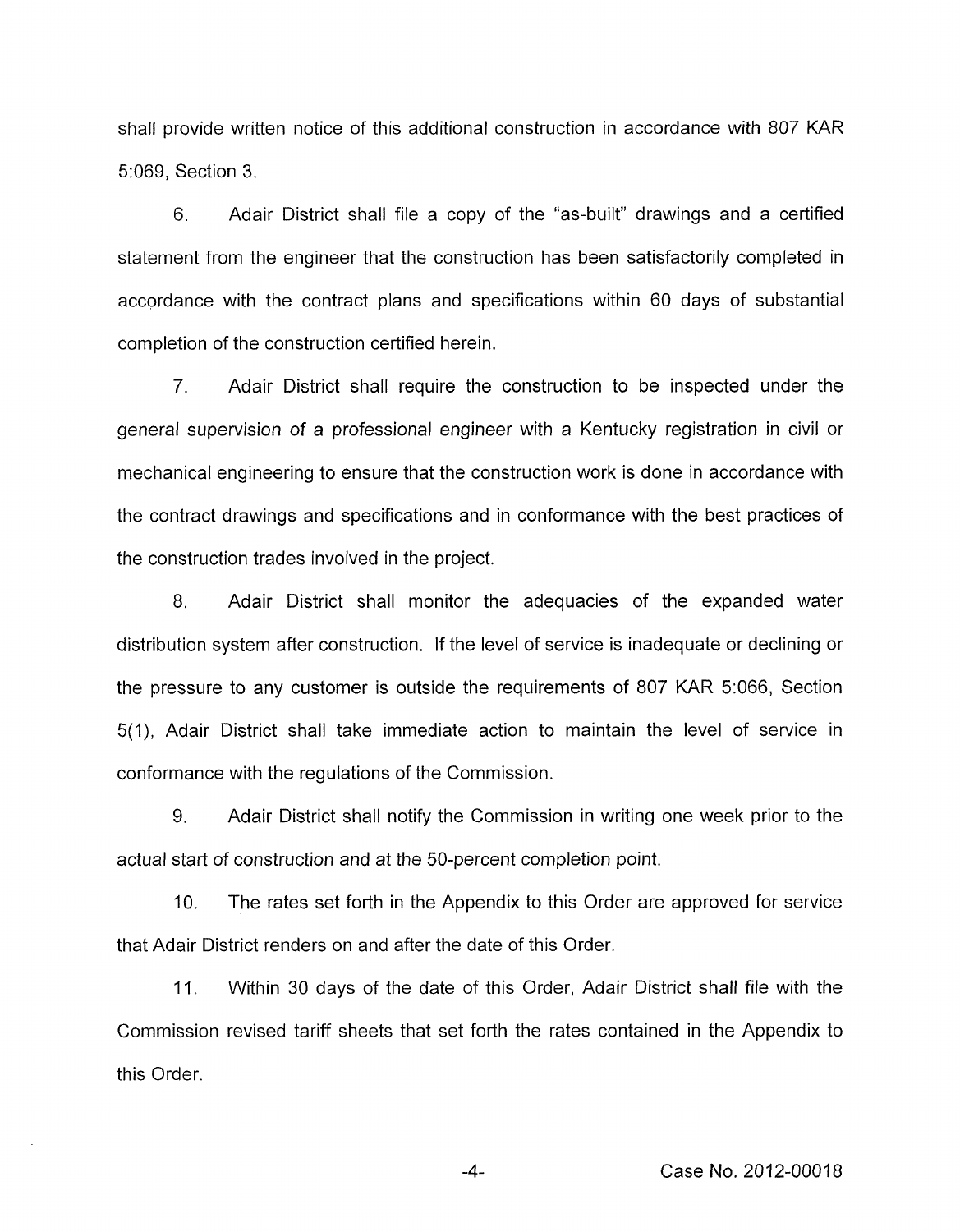12. Any documents filed in the future pursuant to ordering paragraphs 5, 6 and 9 of this Order shall reference this case number and shall be retained in the utility's general correspondence file.

Nothing contained herein shall be deemed a warranty of the Commonwealth of Kentucky, or any agency thereof, of the financing herein accepted.

By the Commission



**ATT** Exe ector'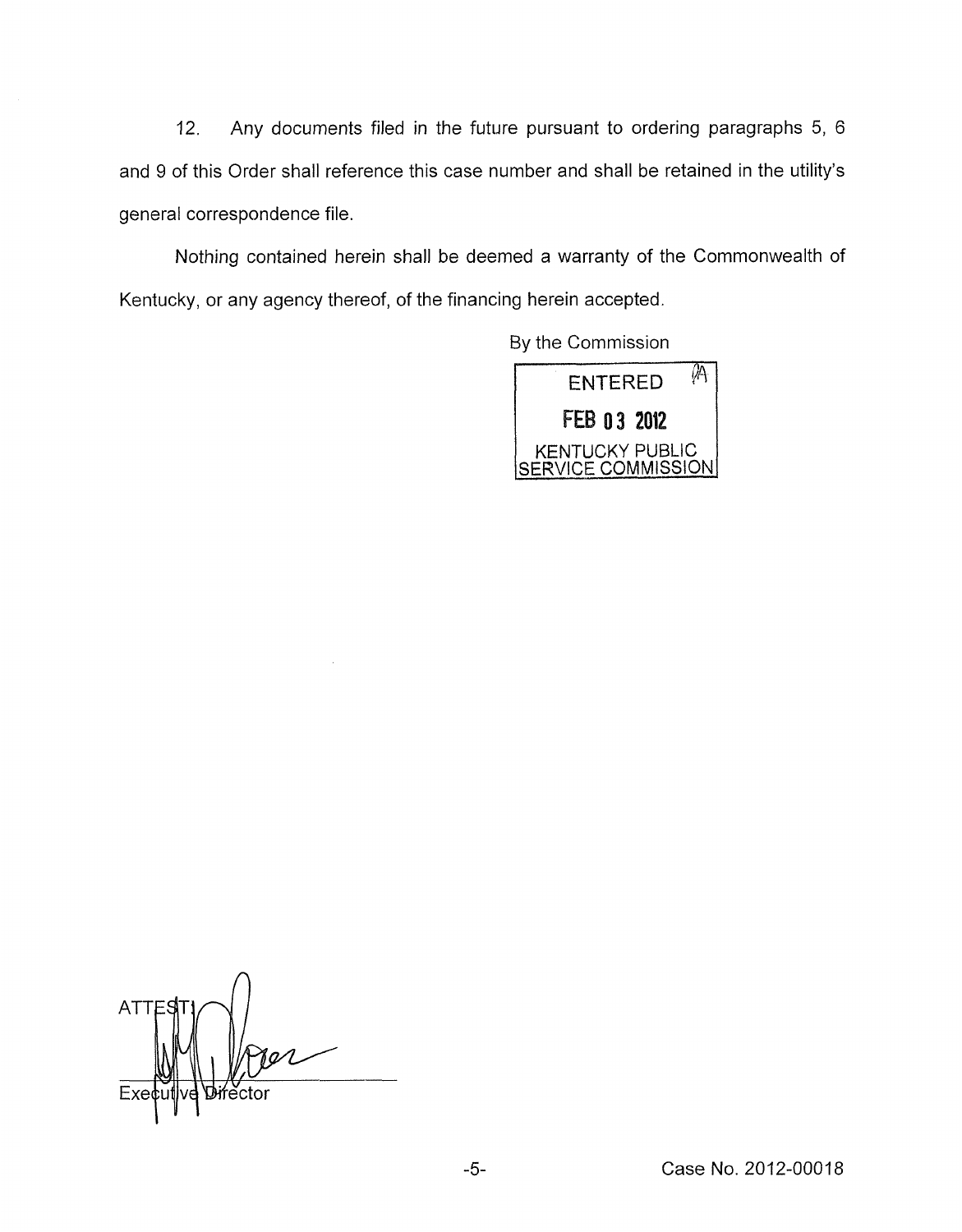## APPENDIX A

# APPENDIX TO AN ORDER OF THE KENTUCKY PUBLIC SERVICE COMMISSION IN CASE NO. 2012-00018 DATED FEB 0 3 2012

The following rates and charges are prescribed for the customers in the area served by Adair County Water District. All other rates and charges not specifically mentioned herein shall remain the same as those in effect under authority of the Commission prior to the effective date of this Order.

#### **Monthly Water Rates**

|                  | $5/8 \times 3/4$ Inch Meter |         |          |                   |
|------------------|-----------------------------|---------|----------|-------------------|
| First            | 2,000                       | Gallons | \$19.90  | Minimum Bill      |
| Next             | 3,000                       | Gallons | 7.00     | Per 1,000 Gallons |
| Next             | 5,000                       | Gallons | 6.25     | Per 1,000 Gallons |
| <b>Next</b>      | 15,000                      | Gallons | 5.20     | Per 1,000 Gallons |
| All Over         | 25,000                      | Gallons | 4.45     | Per 1,000 Gallons |
| 1 Inch Meter     |                             |         |          |                   |
| First            | 5,000                       | Gallons | \$40.90  | Minimum Bill      |
| Next             | 5,000                       | Gallons | 6.25     | Per 1,000 Gallons |
| Next             | 15,000                      | Gallons | 5.20     | Per 1,000 Gallons |
| All Over         | 25,000                      | Gallons | 4.45     | Per 1,000 Gallons |
| 1 1/2 Inch Meter |                             |         |          |                   |
| First            | 10,000                      | Gallons | \$72.15  | Minimum Bill      |
| Next             | 15,000                      | Gallons | 5.20     | Per 1,000 Gallons |
| All Over         | 25,000                      | Gallons | 4.45     | Per 1,000 Gallons |
| 2 Inch Meter     |                             |         |          |                   |
| First            | 16,000                      | Gallons | \$103.35 | Minimum Bill      |
| Next             | 9,000                       | Gallons | 5.20     | Per 1,000 Gallons |
| All Over         | 25,000                      | Gallons | 4.45     | Per 1,000 Gallons |